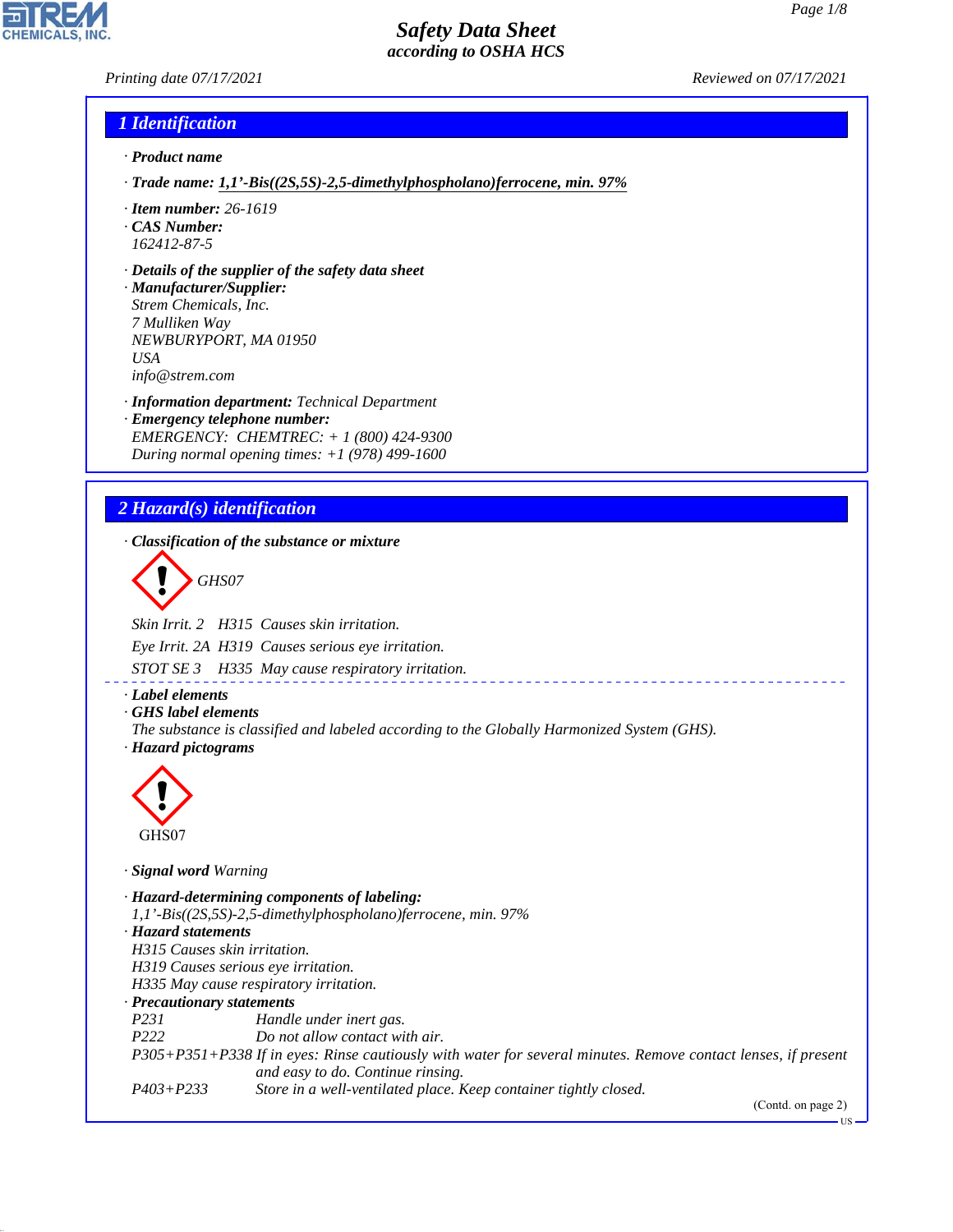*Printing date 07/17/2021 Reviewed on 07/17/2021*



### *3 Composition/information on ingredients*

*· Chemical characterization: Substances*

*· CAS No. Description*

*162412-87-5 1,1'-Bis((2S,5S)-2,5-dimethylphospholano)ferrocene, min. 97%*

# *4 First-aid measures*

- *· Description of first aid measures*
- *· After inhalation: In case of unconsciousness place patient stably in side position for transportation.*
- *· After skin contact: Immediately wash with water and soap and rinse thoroughly.*
- *· After eye contact:*
- *Rinse opened eye for several minutes under running water. If symptoms persist, consult a doctor.*
- *· After swallowing: If symptoms persist consult doctor.*
- *· Information for doctor:*
- *· Most important symptoms and effects, both acute and delayed No further relevant information available.*
- *· Indication of any immediate medical attention and special treatment needed No further relevant information available.*

# *5 Fire-fighting measures*

- *· Extinguishing media*
- *· Suitable extinguishing agents: Use fire fighting measures that suit the environment.*
- *· Special hazards arising from the substance or mixture No further relevant information available.*
- *· Advice for firefighters*

44.1.1

*· Protective equipment: No special measures required.*

(Contd. on page 3)

US

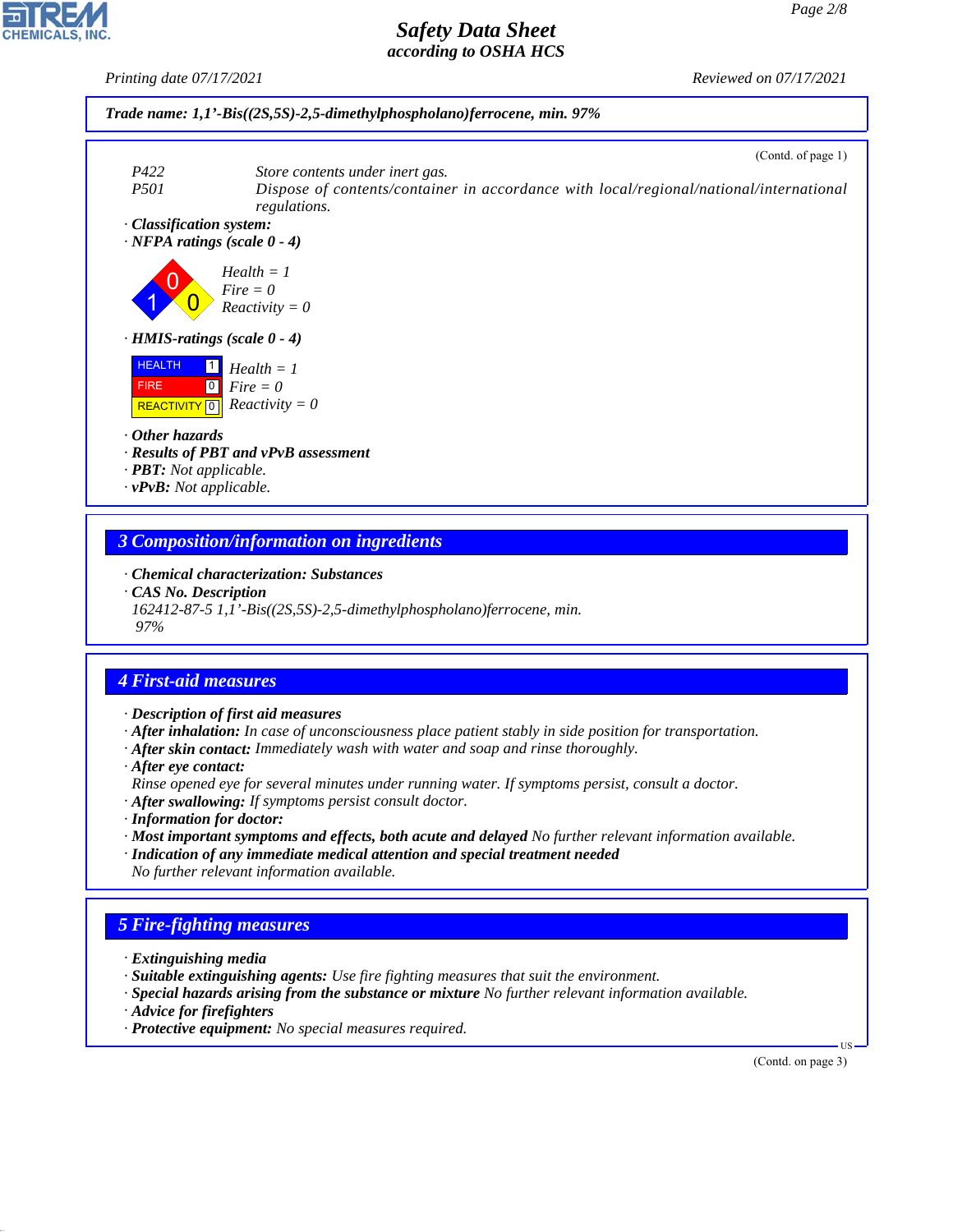*Printing date 07/17/2021 Reviewed on 07/17/2021*

*Trade name: 1,1'-Bis((2S,5S)-2,5-dimethylphospholano)ferrocene, min. 97%*

(Contd. of page 2)

#### *6 Accidental release measures*

- *· Personal precautions, protective equipment and emergency procedures Not required.*
- *· Environmental precautions: No special measures required.*
- *· Methods and material for containment and cleaning up: Dispose contaminated material as waste according to item 13. Ensure adequate ventilation.*
- *· Reference to other sections See Section 7 for information on safe handling. See Section 8 for information on personal protection equipment. See Section 13 for disposal information.*
- *· Protective Action Criteria for Chemicals*

*· PAC-1:*

*Substance is not listed.*

*· PAC-2:*

*Substance is not listed.*

*· PAC-3:*

*Substance is not listed.*

#### *7 Handling and storage*

*· Handling: Handle under inert gas.*

- *· Precautions for safe handling Open and handle receptacle with care.*
- *· Information about protection against explosions and fires: No special measures required.*
- *· Conditions for safe storage, including any incompatibilities*
- *· Storage: Store contents under inert gas.*
- *· Requirements to be met by storerooms and receptacles: No special requirements.*
- *· Information about storage in one common storage facility: Not required.*
- *· Further information about storage conditions: Keep receptacle tightly sealed.*
- *· Specific end use(s) No further relevant information available.*

#### *8 Exposure controls/personal protection*

- *· Additional information about design of technical systems: No further data; see item 7.*
- *· Control parameters*
- *· Components with limit values that require monitoring at the workplace: Not required.*
- *· Additional information: The lists that were valid during the creation were used as basis.*
- *· Exposure controls*

44.1.1

- *· Personal protective equipment:*
- *· General protective and hygienic measures: Keep away from foodstuffs, beverages and feed. Immediately remove all soiled and contaminated clothing. Wash hands before breaks and at the end of work. Avoid contact with the eyes and skin.*

*· Breathing equipment: A NIOSH approved respirator in accordance with 29 CFR 1910.134.*

(Contd. on page 4)



US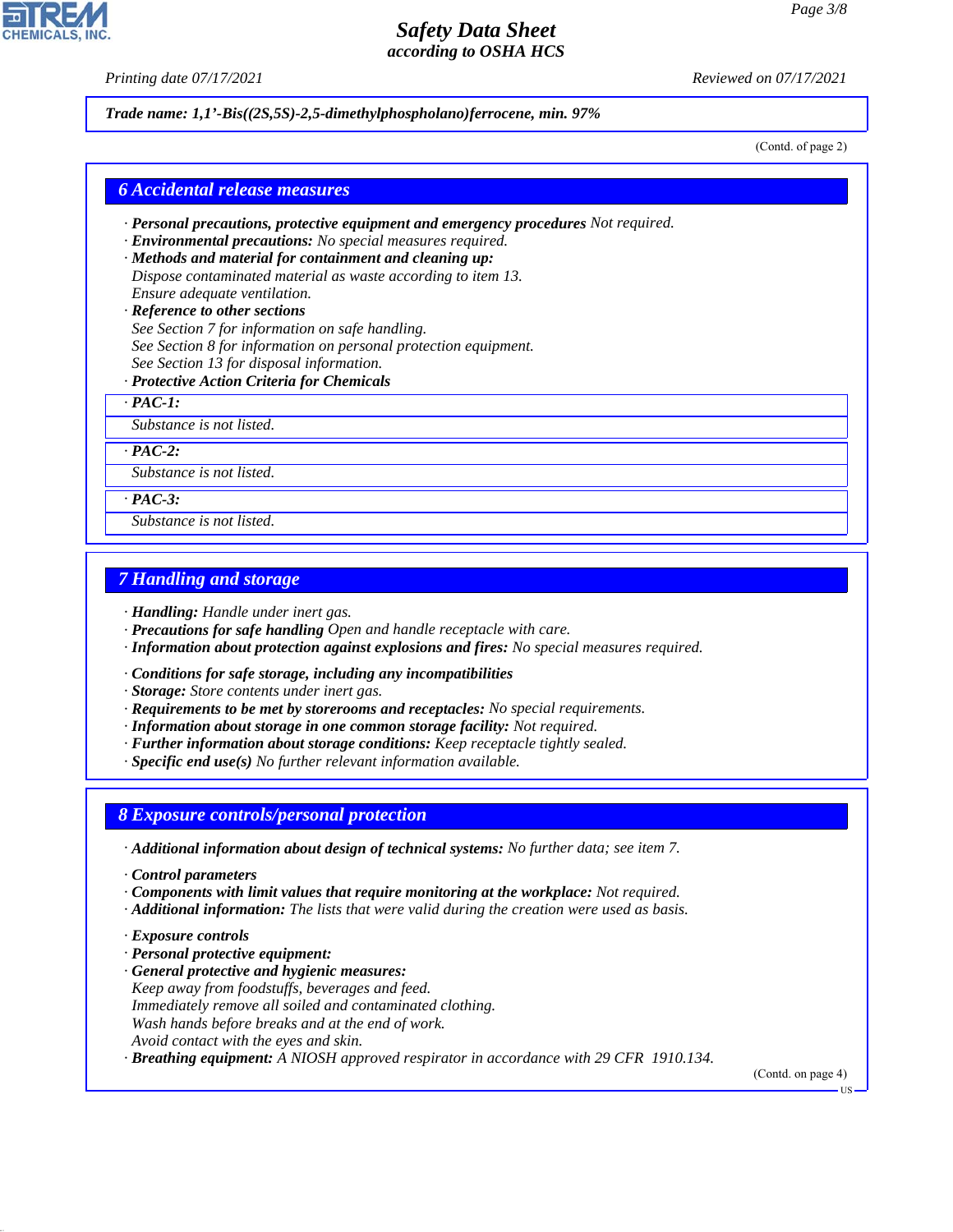**CHEMICALS, INC** 

*· Protection of hands:*

*Printing date 07/17/2021 Reviewed on 07/17/2021*

*Trade name: 1,1'-Bis((2S,5S)-2,5-dimethylphospholano)ferrocene, min. 97%*

(Contd. of page 3)



\_S*Protective gloves*

*The glove material has to be impermeable and resistant to the product/ the substance/ the preparation. Due to missing tests no recommendation to the glove material can be given for the product/ the preparation/ the chemical mixture.*

*Selection of the glove material on consideration of the penetration times, rates of diffusion and the degradation*

*· Material of gloves*

*The selection of the suitable gloves does not only depend on the material, but also on further marks of quality and varies from manufacturer to manufacturer.*

*· Penetration time of glove material*

*The exact break through time has to be found out by the manufacturer of the protective gloves and has to be observed.*

*· Eye protection:*



44.1.1

\_R*Tightly sealed goggles*

|                                     | · Information on basic physical and chemical properties |  |  |
|-------------------------------------|---------------------------------------------------------|--|--|
| <b>General Information</b>          |                                                         |  |  |
| $\cdot$ Appearance:                 |                                                         |  |  |
| Form:                               | Solid                                                   |  |  |
| Color:                              | Yellow                                                  |  |  |
| $\cdot$ Odor:                       | <i><u><b>Odorless</b></u></i>                           |  |  |
| · Odor threshold:                   | Not determined.                                         |  |  |
| $\cdot$ pH-value:                   | Not applicable.                                         |  |  |
| Change in condition                 |                                                         |  |  |
| Melting point/Melting range:        | Undetermined.                                           |  |  |
| <b>Boiling point/Boiling range:</b> | Undetermined.                                           |  |  |
| · Flash point:                      | Not applicable.                                         |  |  |
| · Flammability (solid, gaseous):    | Not determined.                                         |  |  |
| · Ignition temperature:             |                                                         |  |  |
| <b>Decomposition temperature:</b>   | Not determined.                                         |  |  |
| $\cdot$ Auto igniting:              | Not determined.                                         |  |  |
| · Danger of explosion:              | Product does not present an explosion hazard.           |  |  |
| · Explosion limits:                 |                                                         |  |  |
| Lower:                              | Not determined.                                         |  |  |
| <b>Upper:</b>                       | Not determined.                                         |  |  |
| · Vapor pressure:                   | Not applicable.                                         |  |  |
| $\cdot$ Density:                    | Not determined.                                         |  |  |
| $\cdot$ Relative density            | Not determined.                                         |  |  |

**US**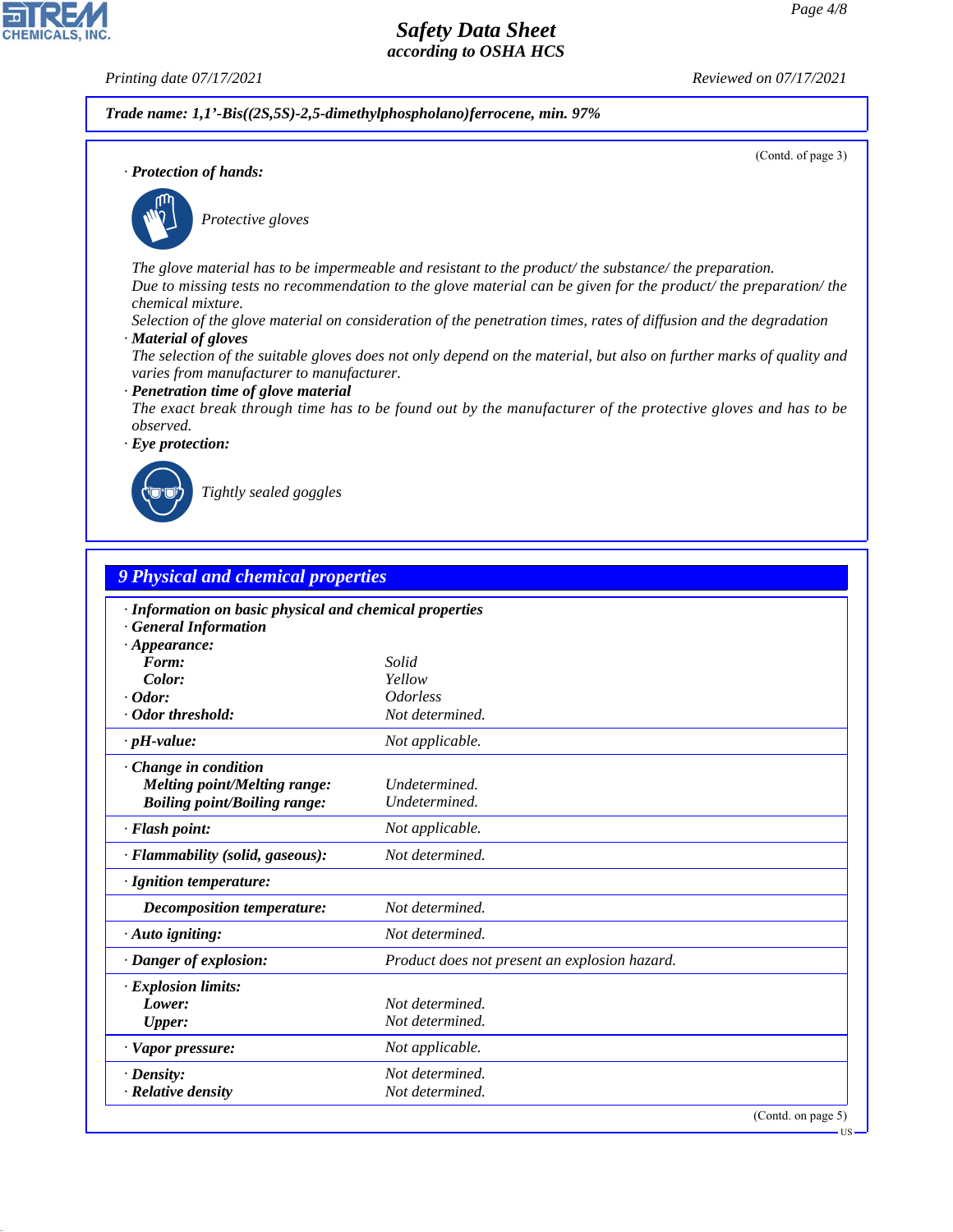

*Printing date 07/17/2021 Reviewed on 07/17/2021*

*Trade name: 1,1'-Bis((2S,5S)-2,5-dimethylphospholano)ferrocene, min. 97%*

|                                                            |                                            | (Contd. of page 4) |
|------------------------------------------------------------|--------------------------------------------|--------------------|
| $\cdot$ Vapor density                                      | Not applicable.                            |                    |
| $\cdot$ Evaporation rate                                   | Not applicable.                            |                    |
| $\cdot$ Solubility in / Miscibility with                   |                                            |                    |
| Water:                                                     | <i>Insoluble.</i>                          |                    |
| · Partition coefficient (n-octanol/water): Not determined. |                                            |                    |
| · Viscosity:                                               |                                            |                    |
| Dynamic:                                                   | Not applicable.                            |                    |
| Kinematic:                                                 | Not applicable.                            |                    |
| · Solvent content:                                         |                                            |                    |
| Organic solvents:                                          | $0.0\%$                                    |                    |
| <b>VOC</b> content:                                        | 0.0 g/l / 0.00 lb/gl                       |                    |
| Solids content:                                            | $100.0\%$                                  |                    |
| $\cdot$ Other information                                  | No further relevant information available. |                    |

# *10 Stability and reactivity*

- *· Reactivity No further relevant information available.*
- *· Chemical stability*
- *· Thermal decomposition / conditions to be avoided: No decomposition if used according to specifications.*
- *· Possibility of hazardous reactions No dangerous reactions known.*
- *· Conditions to avoid No further relevant information available.*
- *· Incompatible materials: No further relevant information available.*
- *· Hazardous decomposition products: No dangerous decomposition products known.*

# *11 Toxicological information*

- *· Information on toxicological effects*
- *· Acute toxicity:*
- *· Primary irritant effect:*
- *· on the skin: Irritant to skin and mucous membranes.*
- *· on the eye: Irritating effect.*
- *· Sensitization: No sensitizing effects known.*
- *· Additional toxicological information:*

#### *· Carcinogenic categories*

*· IARC (International Agency for Research on Cancer)*

*Substance is not listed.*

#### *· NTP (National Toxicology Program)*

*Substance is not listed.*

#### *· OSHA-Ca (Occupational Safety & Health Administration)*

*Substance is not listed.*

# *12 Ecological information*

*· Toxicity*

44.1.1

- *· Aquatic toxicity: No further relevant information available.*
- *· Persistence and degradability No further relevant information available.*

(Contd. on page 6) US

*Page 5/8*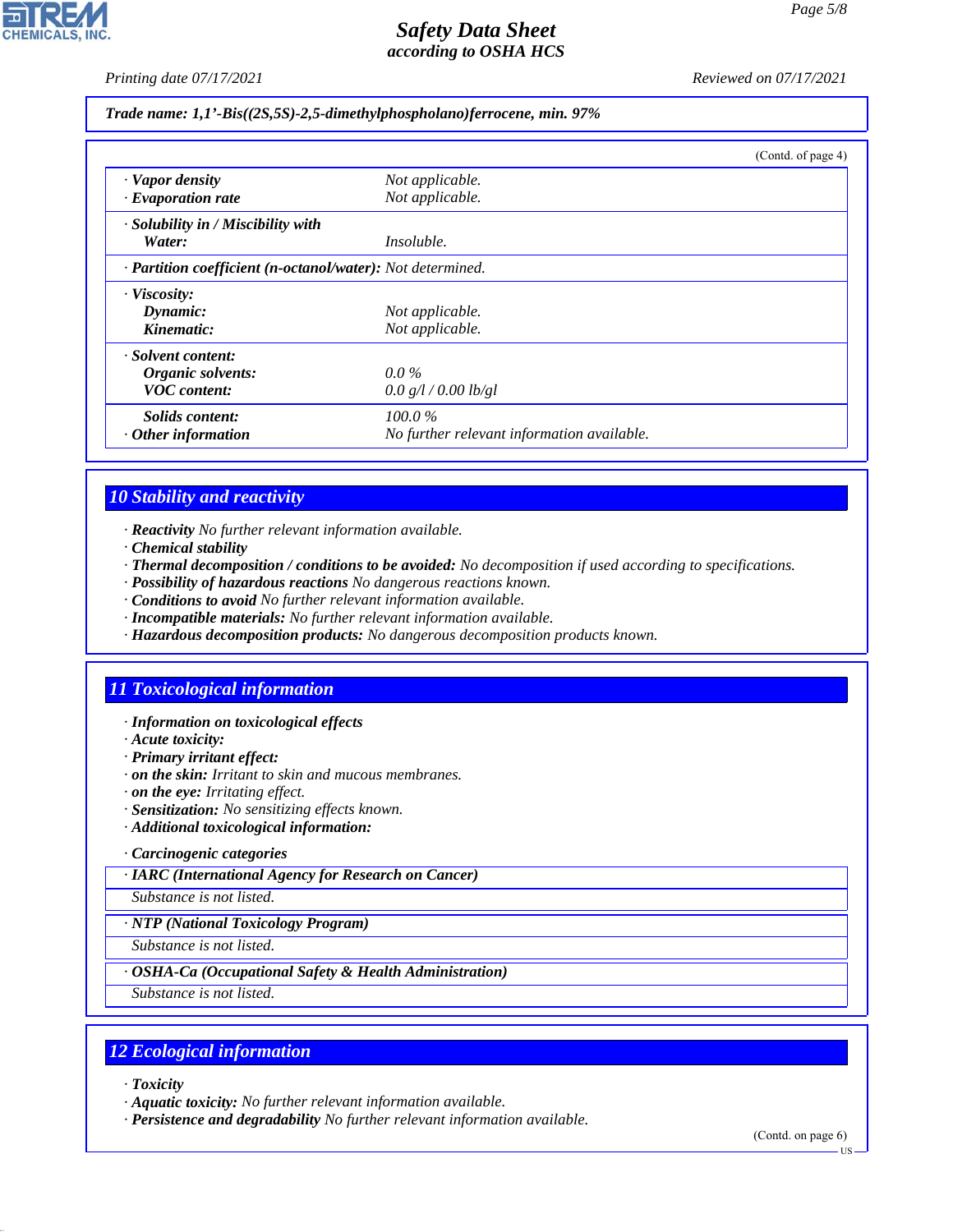*Printing date 07/17/2021 Reviewed on 07/17/2021*

#### *Trade name: 1,1'-Bis((2S,5S)-2,5-dimethylphospholano)ferrocene, min. 97%*

(Contd. of page 5)

- *· Behavior in environmental systems:*
- *· Bioaccumulative potential No further relevant information available.*
- *· Mobility in soil No further relevant information available.*
- *· Additional ecological information:*
- *· General notes: Not known to be hazardous to water.*
- *· Results of PBT and vPvB assessment*
- *· PBT: Not applicable.*
- *· vPvB: Not applicable.*
- *· Other adverse effects No further relevant information available.*

#### *13 Disposal considerations*

#### *· Waste treatment methods*

*· Recommendation:*

*Must not be disposed of together with household garbage. Do not allow product to reach sewage system.*

- *· Uncleaned packagings:*
- *· Recommendation: Disposal must be made according to official regulations.*

| <b>14 Transport information</b>                                                     |                 |
|-------------------------------------------------------------------------------------|-----------------|
| $\cdot$ UN-Number<br>· DOT, ADN, IMDG, IATA                                         | not regulated   |
| $\cdot$ UN proper shipping name<br>· DOT, ADN, IMDG, IATA                           | not regulated   |
| $\cdot$ Transport hazard class(es)                                                  |                 |
| · DOT, ADN, IMDG, IATA<br>· Class                                                   | not regulated   |
| · Packing group<br>· DOT, IMDG, IATA                                                | not regulated   |
| · Environmental hazards:<br>$\cdot$ Marine pollutant:                               | No              |
| Special precautions for user                                                        | Not applicable. |
| · Transport in bulk according to Annex II of<br><b>MARPOL73/78 and the IBC Code</b> | Not applicable. |
| · UN "Model Regulation":                                                            | not regulated   |

#### *15 Regulatory information*

- *· Safety, health and environmental regulations/legislation specific for the substance or mixture · Sara*
- *· Section 355 (extremely hazardous substances):*
- *Substance is not listed.*
- *· Section 313 (Specific toxic chemical listings):*
- *Substance is not listed.*

44.1.1

(Contd. on page 7)

US

**CHEMICALS, INC**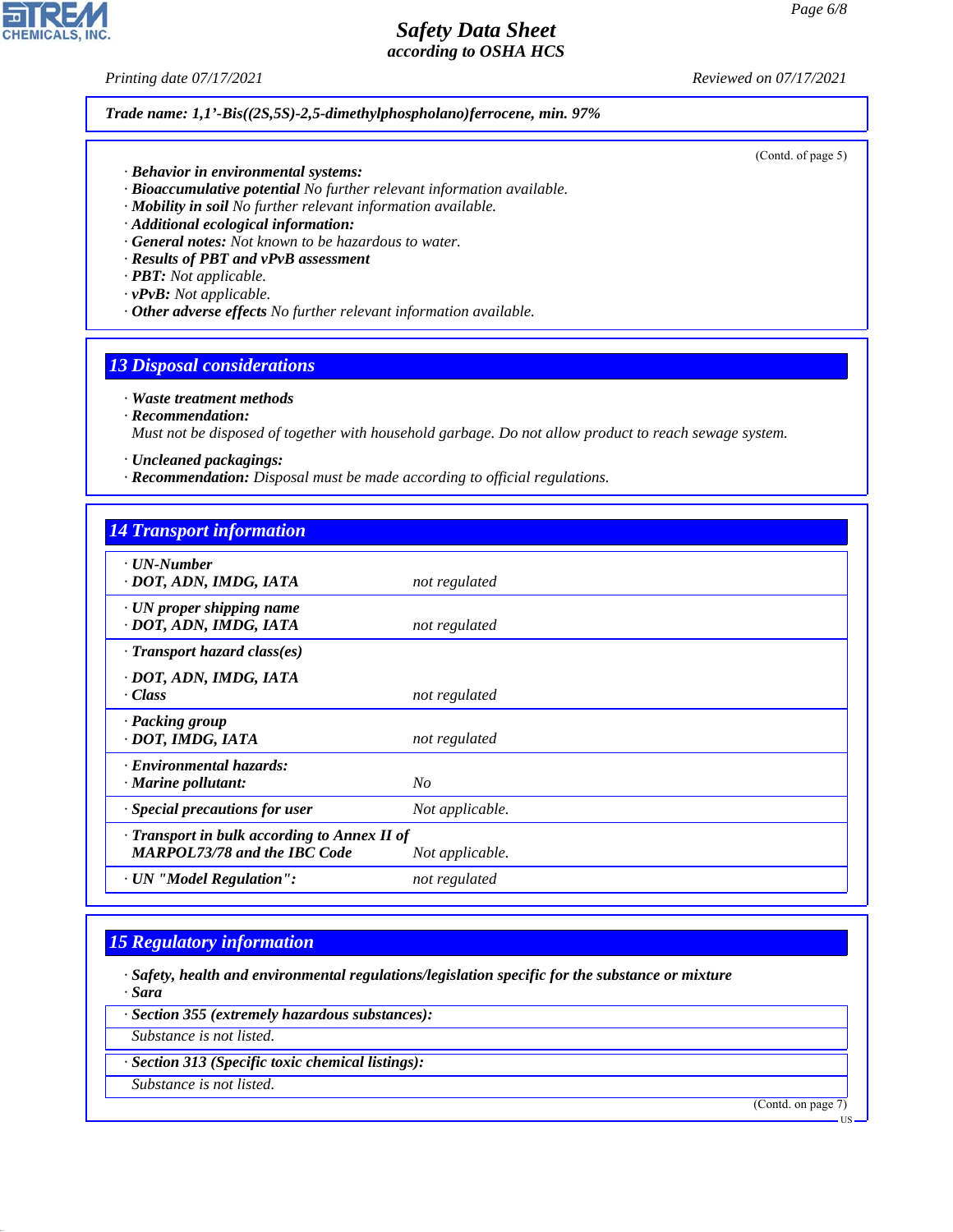*· TSCA (Toxic Substances Control Act):*

*Printing date 07/17/2021 Reviewed on 07/17/2021*

*Trade name: 1,1'-Bis((2S,5S)-2,5-dimethylphospholano)ferrocene, min. 97%*

(Contd. of page 6)

| Substance is not listed.                            |                                                                                                               |
|-----------------------------------------------------|---------------------------------------------------------------------------------------------------------------|
| · Proposition 65                                    |                                                                                                               |
|                                                     | Chemicals known to cause cancer:                                                                              |
| Substance is not listed.                            |                                                                                                               |
|                                                     |                                                                                                               |
|                                                     | · Chemicals known to cause reproductive toxicity for females:                                                 |
| Substance is not listed.                            |                                                                                                               |
|                                                     | Chemicals known to cause reproductive toxicity for males:                                                     |
| Substance is not listed.                            |                                                                                                               |
|                                                     |                                                                                                               |
|                                                     | Chemicals known to cause developmental toxicity:                                                              |
| Substance is not listed.                            |                                                                                                               |
| · Carcinogenic categories                           |                                                                                                               |
|                                                     | <b>EPA</b> (Environmental Protection Agency)                                                                  |
| Substance is not listed.                            |                                                                                                               |
|                                                     |                                                                                                               |
|                                                     | · TLV (Threshold Limit Value established by ACGIH)                                                            |
| Substance is not listed.                            |                                                                                                               |
|                                                     | · NIOSH-Ca (National Institute for Occupational Safety and Health)                                            |
| Substance is not listed.                            |                                                                                                               |
| · Hazard pictograms<br>GHS07                        |                                                                                                               |
| · Signal word Warning                               |                                                                                                               |
| · Hazard statements<br>H315 Causes skin irritation. | · Hazard-determining components of labeling:<br>1,1'-Bis((2S,5S)-2,5-dimethylphospholano)ferrocene, min. 97%  |
|                                                     | H319 Causes serious eye irritation.                                                                           |
|                                                     | H335 May cause respiratory irritation.                                                                        |
| <b>Precautionary statements</b>                     |                                                                                                               |
| P231                                                | Handle under inert gas.                                                                                       |
| P222                                                | Do not allow contact with air.                                                                                |
|                                                     | P305+P351+P338 If in eyes: Rinse cautiously with water for several minutes. Remove contact lenses, if present |
| $P403 + P233$                                       | and easy to do. Continue rinsing.<br>Store in a well-ventilated place. Keep container tightly closed.         |
| P422                                                | Store contents under inert gas.                                                                               |
| P501                                                | Dispose of contents/container in accordance with local/regional/national/international<br>regulations.        |
|                                                     | · Chemical safety assessment: A Chemical Safety Assessment has not been carried out.                          |
|                                                     | - US<br>(Contd. on page 8)                                                                                    |
|                                                     |                                                                                                               |
|                                                     |                                                                                                               |
|                                                     |                                                                                                               |
|                                                     |                                                                                                               |



44.1.1